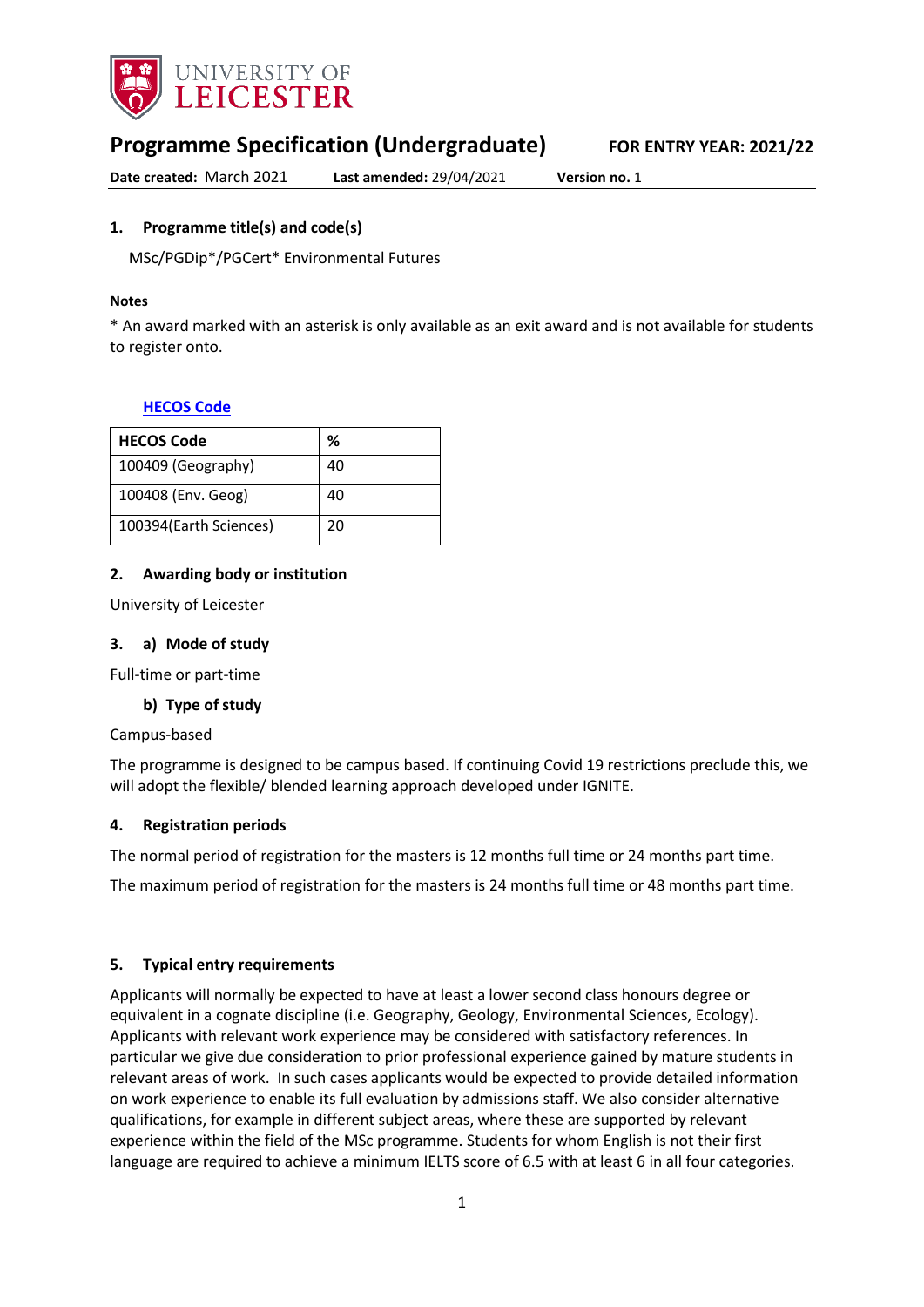## **6. Accreditation of Prior Learning**

Basic requirements are set out under 5) above. However, students with non-standard qualifications are expressly encouraged to apply. In particular we give due consideration to prior professional experience gained by mature students in relevant areas of work. In such cases applicants would be expected to provide detailed information on work experience to enable its full evaluation by admissions staff. We also consider alternative qualifications, for example in different subject areas, where these are supported by relevant experience within the field of the MSc programme.

### **7. Programme aims**

The overall aim of the interdisciplinary MSc in Environmental Futures is to produce highly qualified and highly motivated masters graduates equipped with knowledge and understanding of a range of contemporary environmental challenges, the ways in which these may be researched, managed and addressed and able to work with other professionals in this field. Specifically the course aims:

- To equip students with knowledge, skills and understanding generic to research in environmental and social sciences;
- To enable students to develop critical knowledge and understanding of issues, philosophies and methods pertinent to contemporary environmental challenges and their application to diverse contexts and case studies;
- To enhance critical reflexive thinking;
- To equip students with skills in qualitative, quantitative, textual and graphic techniques; presentation skills; and skills in research project assessment and report writing;
- To provide training in the design and implementation of a research programme, the collection and analysis of diverse forms of primary data, and the writing and presentation of research and policy reports;
- To equip students educated to degree level in a single discipline with the necessary interdisciplinary knowledge and skills, together with appropriate subject specific skills, to embark on a career in the environmental field and to engage and interact with professionals in these disciplines and fields;
- To expose students to the frontiers of current research on diverse environmental challenges and the ways in which this may support transition to more equitable, sustainable futures.
- Ultimately, to produce graduates who not only share our passion for equitable, environmentally sustainable futures, but who have the skills and knowledge to help bring these about.

### **8. Reference points used to inform the programme specification**

- QAA Benchmarking Statement Geography 2019 (Only available for undergraduate)
- QAA Benchmarking Statement Geology 2019 [NB both Benchmark statements focus primarily on UG programmes. Masters level equivalents not currently available].
- QAA Masters Characteristics statement
- UK Quality Code for Higher Education: Course Design and Development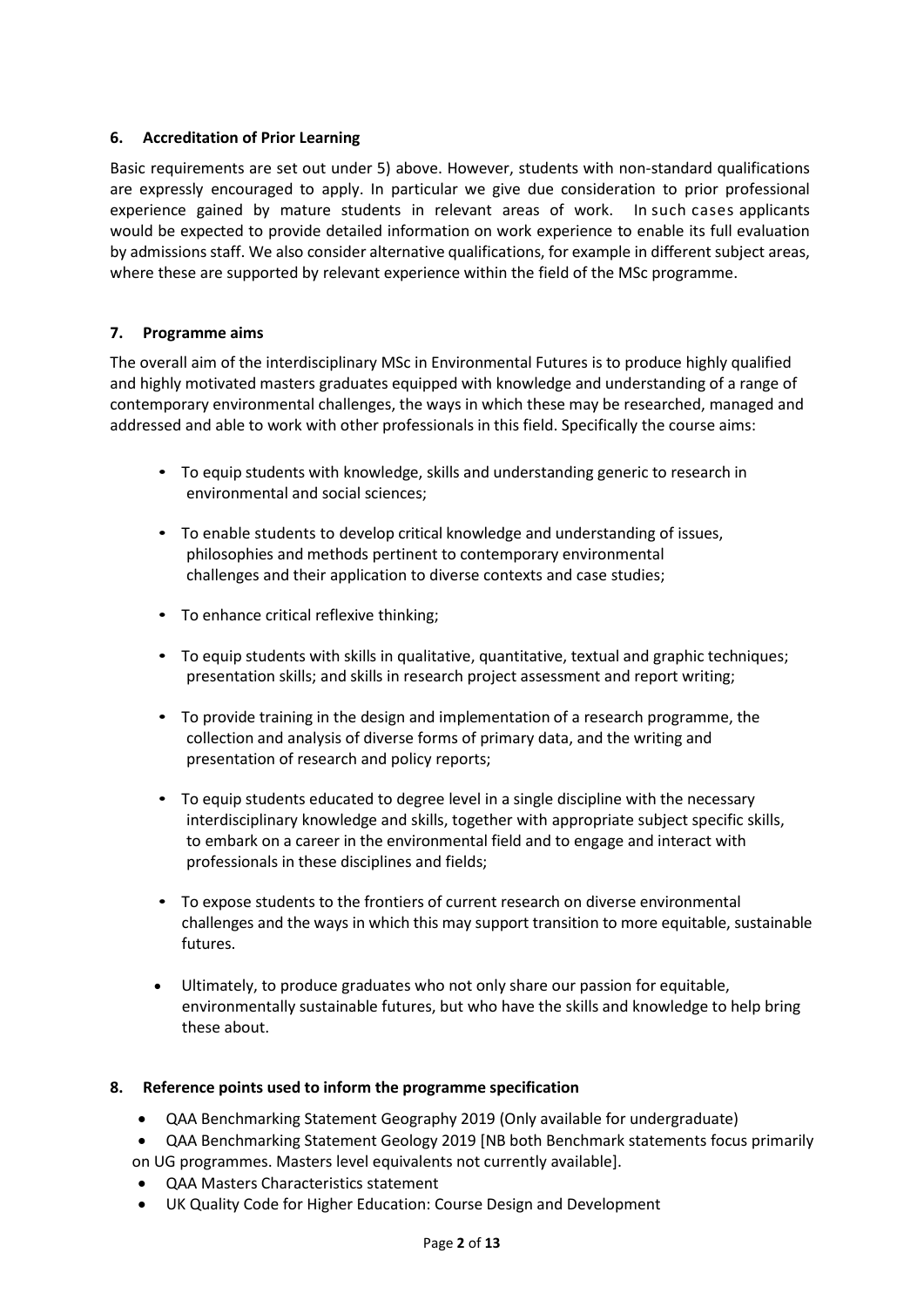- [University Learning](https://www2.le.ac.uk/offices/sas2/quality/learnteach) Strategy
- [University Assessment Strategy](https://www2.le.ac.uk/offices/sas2/quality/learnteach)
- [United Nations Education for Sustainable Development Goals](https://www2.le.ac.uk/offices/lli/designing-your-course/curriculum-design/education-for-sustainable-development/what-is-esd)

### **9. Programme Outcomes**

Unless otherwise stated, programme outcomes apply to all awards specified in [1.](#page-0-0) Programme title(s).

### **Discipline specific knowledge and competencies**

### i) Knowledge

| <b>Intended Learning</b><br><b>Outcomes</b>                                                                    | <b>Teaching and Learning Methods</b>                                                                            | <b>How Demonstrated?</b>                                                                |
|----------------------------------------------------------------------------------------------------------------|-----------------------------------------------------------------------------------------------------------------|-----------------------------------------------------------------------------------------|
| Demonstrate advanced<br>knowledge of pertinent<br>environmental issues,<br>debates, challenges &<br>solutions. | Independent research,<br>seminars, lectures, directed<br>reading, practical classes,<br>fieldwork and teamwork. | Oral/poster presentations,<br>coursework, exams, seminars,<br>debates and dissertation. |
| Demonstrate ability to integrate<br>knowledge across disciplines                                               | Independent research,<br>seminars, lectures, directed<br>reading, practical classes,<br>fieldwork and teamwork. | Oral/poster presentations,<br>coursework, exams, seminars,<br>debates and dissertation. |

#### ii) Concepts

| <b>Intended Learning</b><br><b>Outcomes</b>                                                                                                                    | <b>Teaching and Learning Methods</b>                                                                            | <b>How Demonstrated?</b>                                                                |
|----------------------------------------------------------------------------------------------------------------------------------------------------------------|-----------------------------------------------------------------------------------------------------------------|-----------------------------------------------------------------------------------------|
| Explain and evaluate core<br>concepts, their<br>theorisations and<br>applications (e.g.<br>Anthropocene,<br>environmental transitions,<br>sustainability etc.) | Independent research,<br>seminars, lectures, directed<br>reading, practical classes,<br>fieldwork and teamwork. | Oral/poster presentations,<br>coursework, exams, seminars,<br>debates and dissertation. |

### iii) Techniques

| <b>Intended Learning</b><br><b>Outcomes</b>                                                 | <b>Teaching and Learning Methods</b>                                                                            | <b>How Demonstrated?</b>                                                                                                                                                                                                                                                                  |
|---------------------------------------------------------------------------------------------|-----------------------------------------------------------------------------------------------------------------|-------------------------------------------------------------------------------------------------------------------------------------------------------------------------------------------------------------------------------------------------------------------------------------------|
| Demonstrate<br>comprehensive<br>understanding and practical<br>application of pertinent     | Independent research,<br>seminars, lectures, directed<br>reading, practical classes,<br>fieldwork and teamwork. | Oral/poster presentations,<br>practical/ computer exercises,<br>coursework and dissertation.                                                                                                                                                                                              |
| research methods,<br>techniques and data analysis<br>across natural and social<br>sciences. |                                                                                                                 | Practical and employability-related<br>skills e.g: Project planning and<br>management, Theory of Change,<br>logframes for environmental<br>applications; environmental policy<br>analysis; familiarity with GIS<br>systems and applications<br>(dependent on optional module<br>choices). |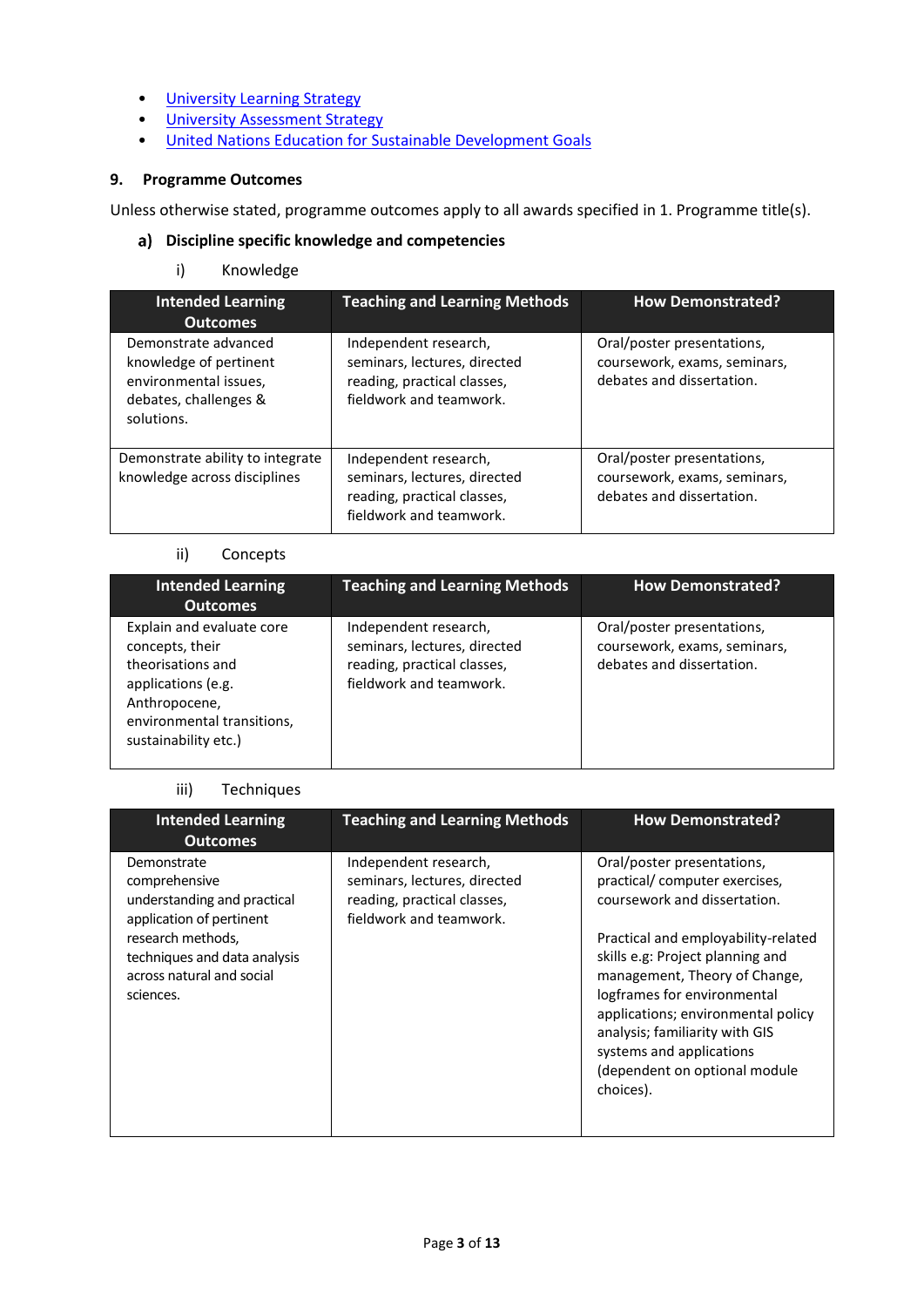# iv) Critical analysis

| <b>Intended Learning</b><br><b>Outcomes</b>                                                                                                        | <b>Teaching and Learning Methods</b>                                                                                                 | <b>How Demonstrated?</b>                                             |
|----------------------------------------------------------------------------------------------------------------------------------------------------|--------------------------------------------------------------------------------------------------------------------------------------|----------------------------------------------------------------------|
| Assess and critique diverse<br>materials and datasets.<br>Apply understanding of<br>concepts with<br>independence, rigour and<br>self-reflexivity. | Independent research,<br>seminars, lectures, directed<br>reading, practical<br>classes, fieldwork and teamwork,<br>directed reading. | Oral/poster presentations,<br>coursework,<br>exams and dissertation. |

### v) Presentation

| <b>Intended Learning</b><br><b>Outcomes</b>                                                                                                                                                                                                               | <b>Teaching and Learning Methods</b>                   | <b>How Demonstrated?</b>                                   |
|-----------------------------------------------------------------------------------------------------------------------------------------------------------------------------------------------------------------------------------------------------------|--------------------------------------------------------|------------------------------------------------------------|
| Organise research material in<br>a manner appropriate<br>to the medium that is to be<br>assessed; distinguish<br>between relevant and<br>non-relevant material;<br>and write up and<br>deliver oral reports on<br>findings to a<br>professional standard. | Independent research,<br>seminars, lectures, teamwork. | Oral/poster presentations,<br>coursework and dissertation. |

# vi) Appraisal of evidence

| <b>Intended Learning</b><br><b>Outcomes</b>                                                                            | <b>Teaching and Learning Methods</b>                                                         | <b>How Demonstrated?</b>                                             |
|------------------------------------------------------------------------------------------------------------------------|----------------------------------------------------------------------------------------------|----------------------------------------------------------------------|
| Analyse and assess a variety<br>of complex issues, drawing<br>in diverse evidence and<br>sources.                      | Independent research,<br>seminars, lectures, fieldwork<br>and teamwork, directed<br>reading. | Oral/poster presentations,<br>coursework,<br>exams and dissertation  |
| Mount and sustain an<br>independent level of inquiry<br>at an advanced level.                                          | Independent research,<br>seminars, lectures, fieldwork<br>and teamwork, directed<br>reading. | Oral/poster presentations,<br>coursework,<br>exams and dissertation  |
| Assess the relevance and<br>quality of a substantial<br>range of primary and<br>secondary literature and<br>materials. | Independent research,<br>seminars, lectures, fieldwork<br>and teamwork, directed<br>reading. | Oral/poster presentations,<br>coursework,<br>exams and dissertation. |
| Analyse and assess data<br>using appropriate<br>techniques and models.                                                 | Independent research,<br>seminars, lectures, fieldwork<br>and teamwork.                      | Oral/poster presentations,<br>coursework,<br>exams and dissertation. |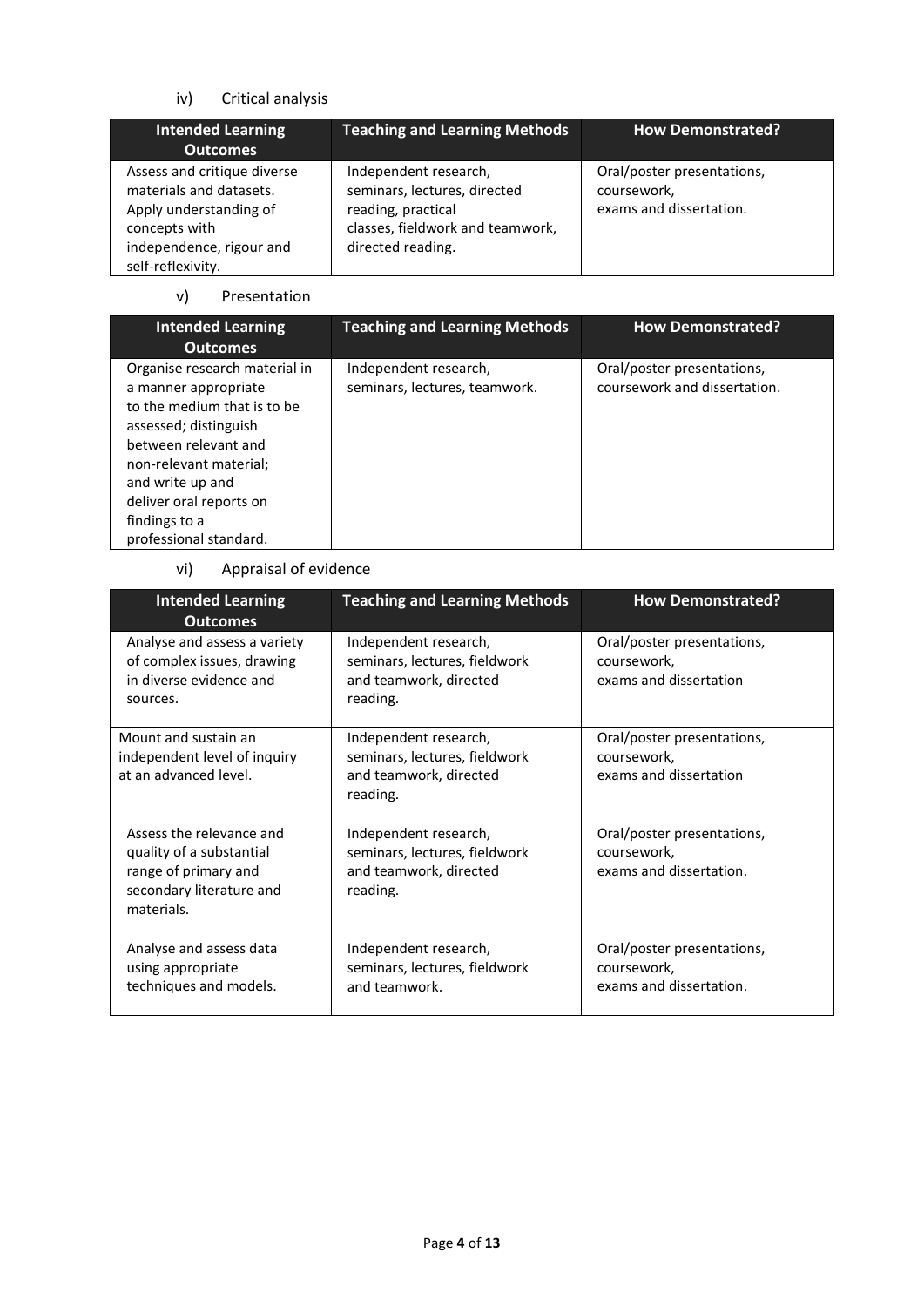# **b)** Transferable skills

### i) Research skills

| <b>Intended Learning</b>                                                                                                                                                                            | <b>Teaching and Learning Methods</b>                                                                                                                        | <b>How Demonstrated?</b>                                                           |
|-----------------------------------------------------------------------------------------------------------------------------------------------------------------------------------------------------|-------------------------------------------------------------------------------------------------------------------------------------------------------------|------------------------------------------------------------------------------------|
| <b>Outcomes</b>                                                                                                                                                                                     |                                                                                                                                                             |                                                                                    |
| Locate and organise<br>evidence; report on<br>findings;<br>analyse complex ideas;<br>demonstrate knowledge and<br>understanding of and ability<br>to construct sophisticated<br>critical arguments. | Progressive training<br>(through independent<br>research, lectures,<br>seminars, fieldwork) and<br>modes of assessment,<br>culminating in the dissertation. | Oral/poster presentations,<br>coursework, practical exercises and<br>dissertation. |
| Apply pertinent research<br>techniques and methods.                                                                                                                                                 | Progressive training<br>(through independent<br>research, lectures,<br>seminars, fieldwork) and<br>modes of assessment,<br>culminating in the dissertation. | Oral/poster presentations,<br>coursework, practical exercises and<br>dissertation. |

### ii) Communication skills

| <b>Intended Learning</b><br><b>Outcomes</b>                                                                                                                                                               | <b>Teaching and Learning Methods</b> | <b>How Demonstrated?</b>                                                     |
|-----------------------------------------------------------------------------------------------------------------------------------------------------------------------------------------------------------|--------------------------------------|------------------------------------------------------------------------------|
| Deliver oral presentations to<br>an appropriate<br>standard; respond to<br>questioning; write<br>cogently and clearly;<br>explain results of data<br>analysis in an appropriate<br>and accessible format. | Seminars, lectures and group work.   | Oral assessments, written<br>assessments, essays,<br>exams and dissertation. |

# iii) Data presentation

| <b>Intended Learning</b><br><b>Outcomes</b>                                                                                                                                           | <b>Teaching and Learning Methods</b>                             | <b>How Demonstrated?</b>                                        |
|---------------------------------------------------------------------------------------------------------------------------------------------------------------------------------------|------------------------------------------------------------------|-----------------------------------------------------------------|
| Present and analyse<br>research data clearly<br>and effectively; using<br>appropriate IT and<br>computational<br>resources, qualitative<br>and quantitative/<br>statistical analysis. | Research methods courses,<br>essay and dissertation<br>feedback. | Oral presentations, essays, group<br>projects and dissertation. |

iv) Information technology

| <b>Intended Learning</b><br><b>Outcomes</b> | Teaching and Learning Methods | <b>How Demonstrated?</b>                                                                              |
|---------------------------------------------|-------------------------------|-------------------------------------------------------------------------------------------------------|
| Demonstrate a range of IT<br>skills.        | Lectures, practicals.         | Day to day use of software to<br>deliver assignments; practical/<br>computer exercises, dissertation. |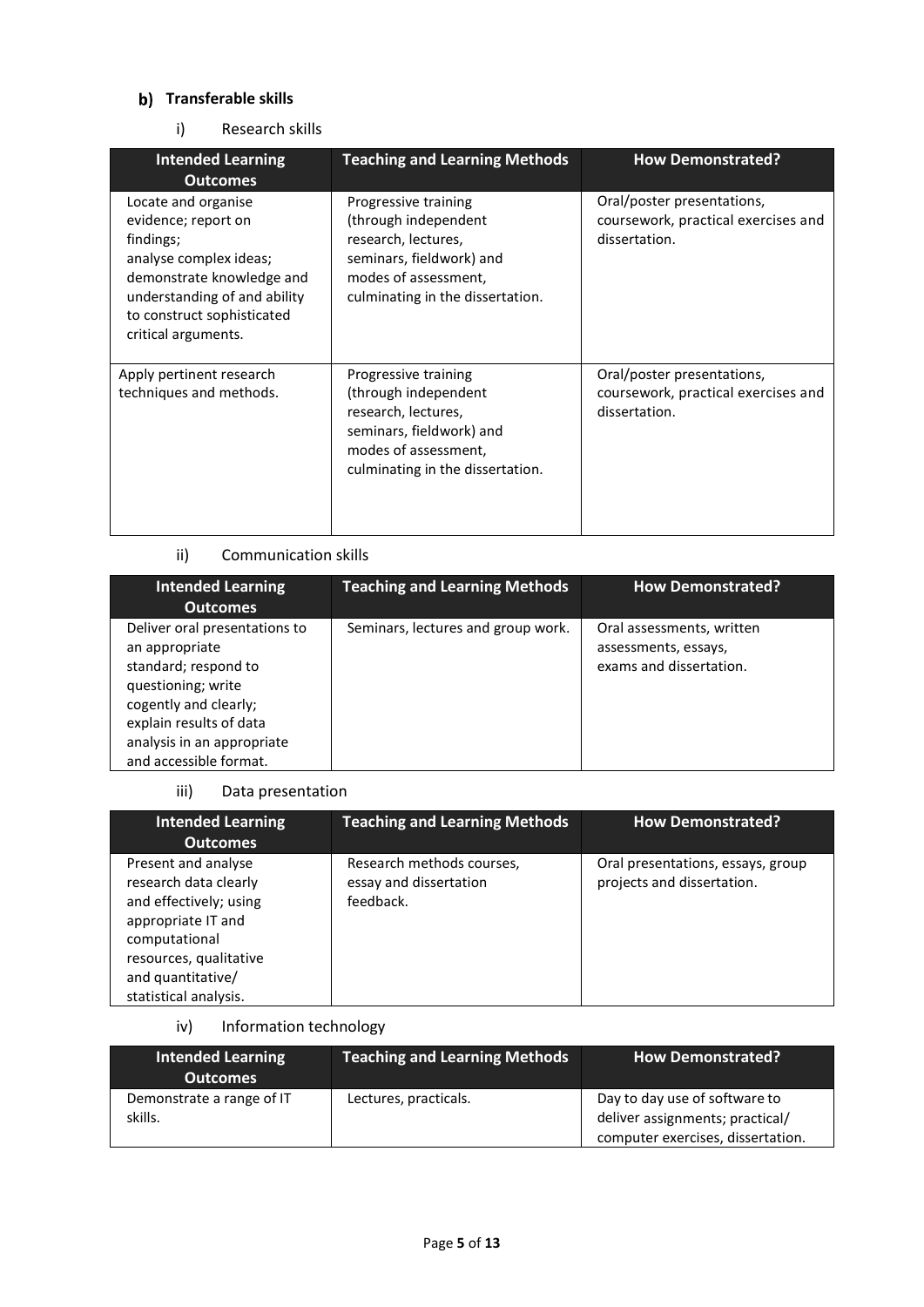| <b>Intended Learning</b><br><b>Outcomes</b>                                                                       | <b>Teaching and Learning Methods</b>      | <b>How Demonstrated?</b>                                                                              |
|-------------------------------------------------------------------------------------------------------------------|-------------------------------------------|-------------------------------------------------------------------------------------------------------|
| Demonstrate appropriate<br>computer programming and<br>modelling skills (depending on<br>optional modules taken). | Lectures, practicals, computer<br>classes | Day to day use of software to<br>deliver assignments; practical/<br>computer exercises, dissertation. |

### v) Problem solving

| <b>Intended Learning</b><br><b>Outcomes</b>                                                                                | <b>Teaching and Learning Methods</b>                  | <b>How Demonstrated?</b>                      |
|----------------------------------------------------------------------------------------------------------------------------|-------------------------------------------------------|-----------------------------------------------|
| Identify key aspects of a<br>problem and draw on<br>knowledge and training to<br>develop realistic, workable<br>solutions. | Research methods courses,<br>dissertation, fieldwork. | Coursework, research design,<br>dissertation. |

# vi) Working relationships

| <b>Intended Learning</b><br><b>Outcomes</b>                                                      | <b>Teaching and Learning Methods</b>                                        | <b>How Demonstrated?</b>                                                                                                                        |
|--------------------------------------------------------------------------------------------------|-----------------------------------------------------------------------------|-------------------------------------------------------------------------------------------------------------------------------------------------|
| Demonstrate awareness of<br>how and when to draw on<br>the knowledge and expertise<br>of others. | Research methods courses,<br>team work, fieldwork, lectures<br>and seminars | Group projects and presentations,<br>seminars, coursework, dissertation.                                                                        |
| Demonstrate ability to<br>contribute and comment on<br>ideas.                                    | Research methods courses,<br>team work, fieldwork, lectures<br>and seminars | Group projects and presentations,<br>seminars, coursework, dissertation.                                                                        |
| Demonstrate time<br>management and<br>organisational skills.                                     | Research methods courses,<br>team work, fieldwork, lectures<br>and seminars | Group projects and presentations,<br>seminars, coursework, dissertation.<br>Daily management of workload and<br>ability to submit work on time. |

# vii) Managing learning

| <b>Intended Learning</b><br><b>Outcomes</b>                                                                                  | <b>Teaching and Learning Methods</b>                                                          | <b>How Demonstrated?</b>                                                           |
|------------------------------------------------------------------------------------------------------------------------------|-----------------------------------------------------------------------------------------------|------------------------------------------------------------------------------------|
| Identifying a credible<br>research project, drawing<br>up a realistic<br>timetable, reflecting on and<br>writing up results. | Research methods<br>courses, lectures,<br>seminars, independent<br>research.                  | Dissertation, coursework for<br>research methods. Meeting<br>coursework deadlines. |
| Time management skills.                                                                                                      | Self teaching and reflection,<br>personal tutorials, peer group<br>discussion and reflection. | Meeting coursework and other<br>programme deadlines.                               |

# viii) Career management

| <b>Intended Learning</b><br>Outcomes                                                                                                  | <b>Teaching and Learning Methods</b>                                      | <b>How Demonstrated?</b>                                             |
|---------------------------------------------------------------------------------------------------------------------------------------|---------------------------------------------------------------------------|----------------------------------------------------------------------|
| Understand and<br>demonstrate how<br>skills developed<br>during the<br>programme can be<br>applied in diverse<br>real world settings. | Personal Tutor system, SGGE<br>Careers Day; seminars and case<br>studies. | Coursework, discussions with<br>personal tutors, skills evaluations. |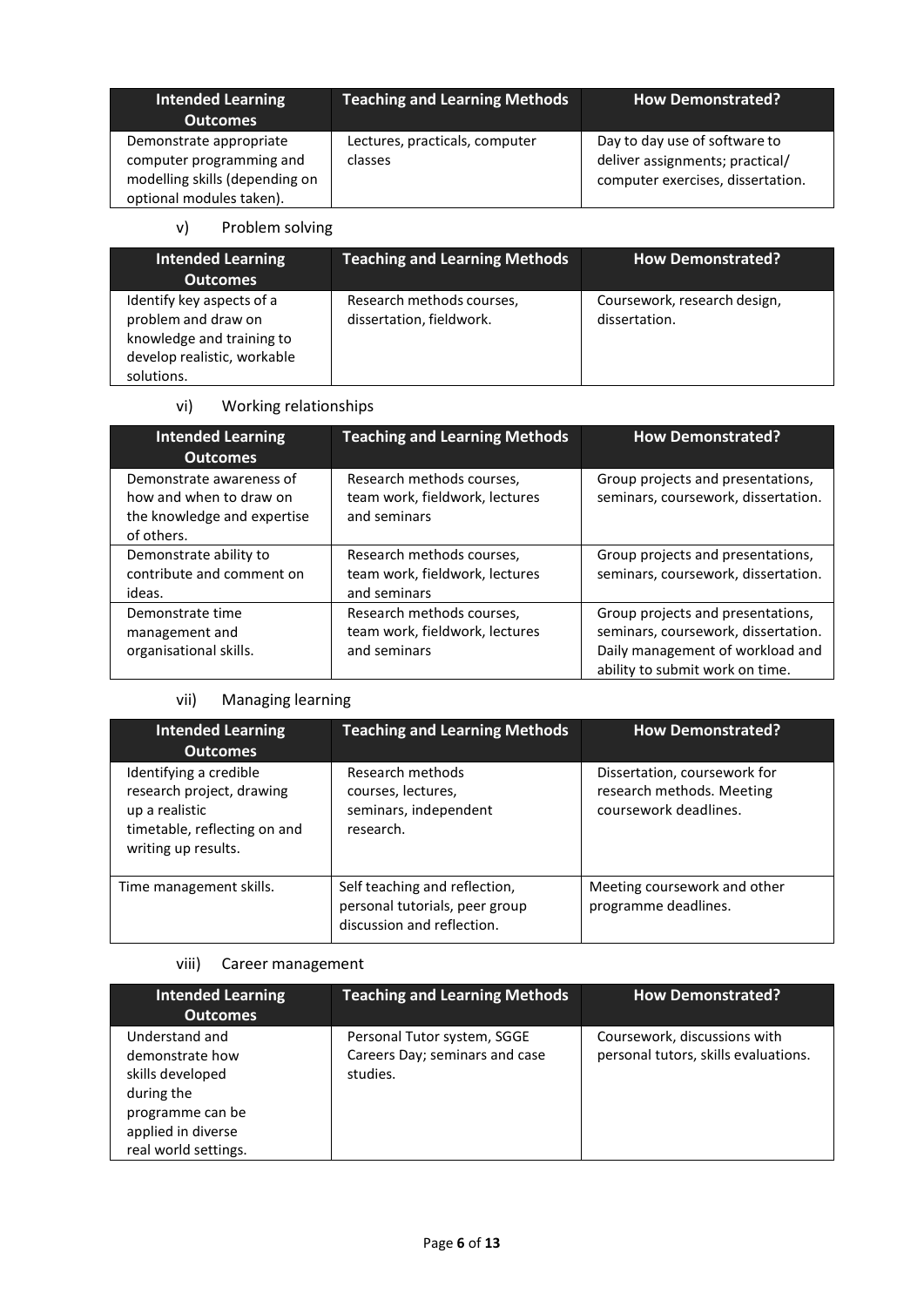| <b>Intended Learning</b><br><b>Outcomes</b>                                                             | <b>Teaching and Learning Methods</b>                                                                       | <b>How Demonstrated?</b>                                                                                     |
|---------------------------------------------------------------------------------------------------------|------------------------------------------------------------------------------------------------------------|--------------------------------------------------------------------------------------------------------------|
| Demonstrate<br>technical/research<br>and transferable<br>skills developed to<br>potential<br>employers. | Personal Tutor system, SGGE<br>Careers Day; seminars and case<br>studies; independent liaison with<br>CDS. | Coursework, discussions with<br>personal tutors, skills evaluations,<br>CVs and job/internship applications. |

# **10. Special features**

The programme provides opportunities for students to conduct fieldwork and field visits, most notably through their dissertation, but also through module specific field visits, Covid permitting (e.g. GY7717).

## **11. Indicators of programme quality**

As this is a new programme for 2021-22, we do not have any previous External Examiners reports.

## **12. Criteria for award and classification**

This programme follows the standard scheme of taught postgraduate award and classification set out i[n Senate Regulations](http://www.le.ac.uk/senate-regulations) – see the version of *Senate Regulation 6 governing taught postgraduate programmes of study* relevant to year of entry.

Specifically it comprises 120 taught credits and a 60 credit dissertation.

## **13. Progression points**

As defined i[n Senate Regulations](http://www.le.ac.uk/senate-regulation6) - refer to the version of *Senate Regulation 6 governing taught postgraduate programmes of study* relevant to year of entry.

The following additional progression requirements for this programme have been approved:

 As for the MSc GIS programme, with whom the GY7720 Dissertation module is shared, students must pass the dissertation proposal element (worth 5% of the module mark) before being allowed to proceed to the dissertation itself. Should students fail to achieve a pass, they will be allowed one resit, as set out in Para 6.20, Senate Regulation 6.

In cases where a student has failed to meet a requirement to progress he or she will be required to withdraw from the course and a recommendation will be made to the Board of Examiners for an intermediate/exit award where appropriate.

## **14. Rules relating to re-sits or re-submissions**

As defined i[n Senate Regulations](http://www.le.ac.uk/senate-regulation6) - refer to the version of *Senate Regulation 6 governing taught postgraduate programmes of study* relevant to year of entry.

## **15. External Examiners reports**

The details of the External Examiner(s) for this programme and the most recent External Examiners' reports for this programme can be found at [exampapers@Leicester](https://exampapers.le.ac.uk/) [log-in required]

To be included following receipt of first report.

### **16. Additional features**

Core module GY7717/ GY3411 (Contemporary Environmental Challenges) and GY7718/3437 (The Biosphere in the Earth System) are shared Level 6 (3<sup>rd</sup> year) Geography undergraduate modules. See Appendix 2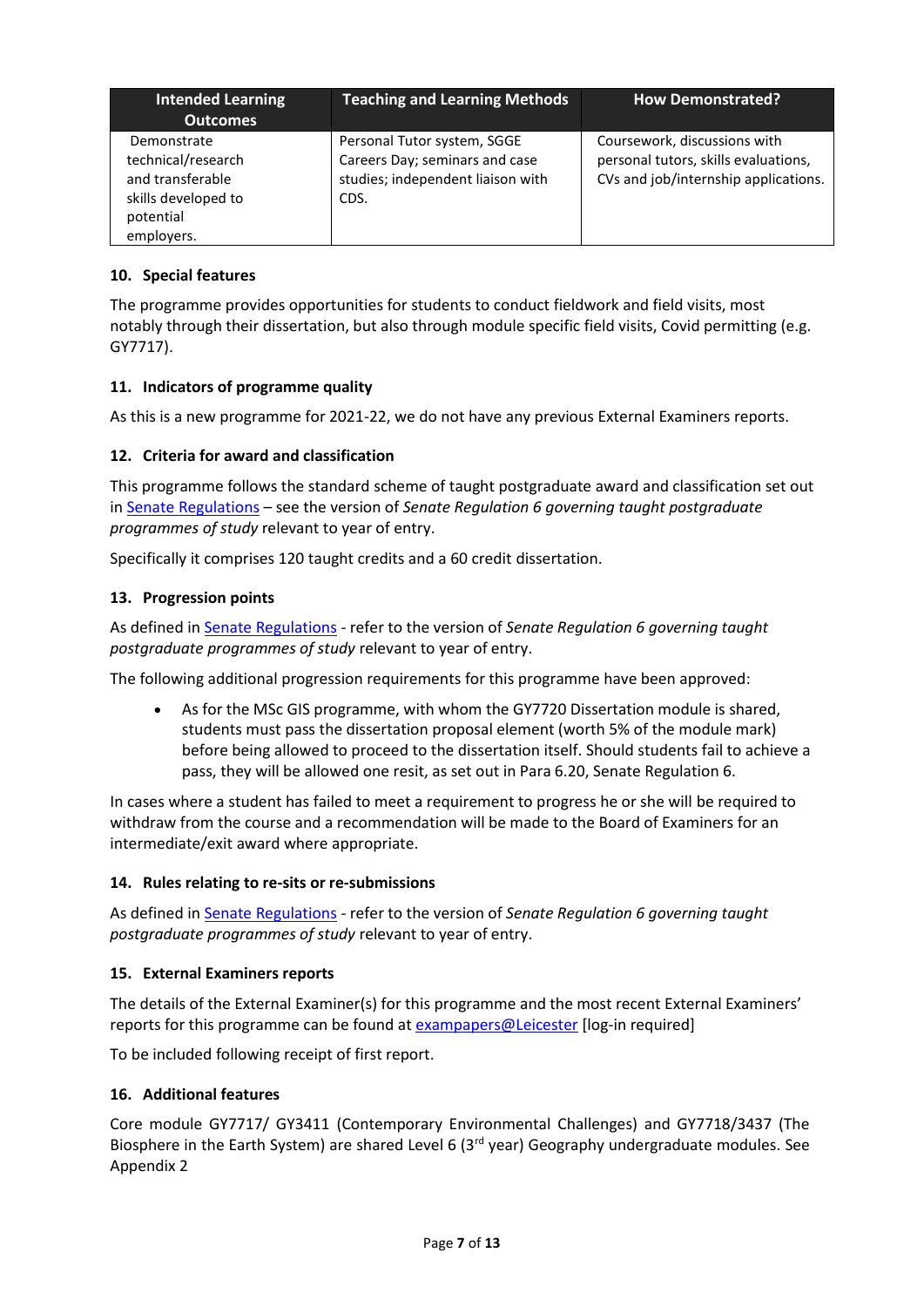

# **Programme Specification (Postgraduate) FOR ENTRY YEAR: 2021/22**

**Date created:** March 2021 **Last amended:** 29/04/2021 **Version no.** 1

# **Appendix 1: MSc Environmental Futures Programme structure**

The University regularly reviews its programmes and modules to ensure that they reflect the current status of the discipline and offer the best learning experience to students. On occasion, it may be necessary to alter particular aspects of a course or module.

MSc Environmental Futures

### **Credit breakdown**

| <b>Status</b>        | <b>Year long</b> | Semester 1 | Semester 2 | <b>Other delivery</b><br>period |
|----------------------|------------------|------------|------------|---------------------------------|
| Core taught          | n/a              | 45 credits | 30 credits | n/a                             |
| Optional             | n/a              | 15 credits | 30 credits | n/a                             |
| Dissertation/project | n/a              | n/a        | 60 credits | n/a                             |
|                      |                  |            |            | 180 credits in total            |

# **Level 7/Year 1 Choose an item.**

Core modules

| Delivery period | Code   | <b>Title</b>                                  | <b>Credits</b> |
|-----------------|--------|-----------------------------------------------|----------------|
| Semester 1      | GY7717 | <b>Contemporary Environmental Challenges</b>  | 15 credits     |
| Semester 1      | GL7106 | Anthropogenic Impact on the Urban Environment | 15 credits     |
| Semester 1      | GY7712 | Living the Anthropocene                       | 15 credits     |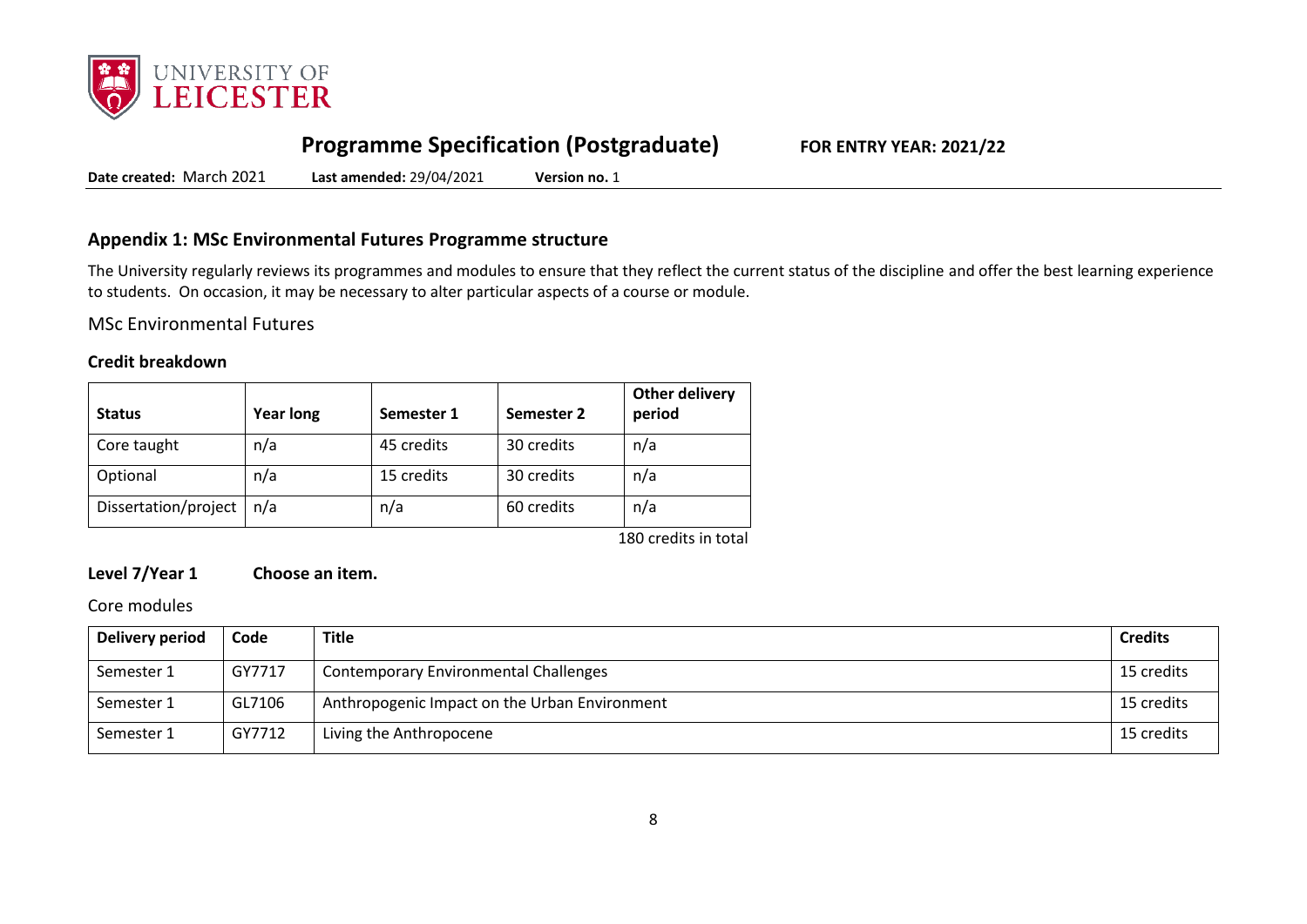| Delivery period | Code   | <b>Title</b>                                                                   | <b>Credits</b> |
|-----------------|--------|--------------------------------------------------------------------------------|----------------|
| Semester 2      | GY7713 | <b>Environmental Futures</b>                                                   | 15 credits     |
| Semester 2      | GY7714 | Research for Change: Skills and Challenges for Applied Environmental Research. | 15 credits     |
| Semester 2      | GY7720 | Dissertation                                                                   | 60 credits     |

### **Notes**

Preparatory training and dissertation proposal for GY7720 completed in S2. Dissertation research, data collection and analysis takes place over the summer.

Core modules GY7717/ GY3411 (Contemporary Environmental Challenges) and GY7718/3437 (The Biosphere in the Earth System) are shared Level 6 (3rd year) Geography undergraduate modules. Where a University of Leicester undergraduate progresses onto this programme having already passed either of these modules, the student should not repeat the module. Instead, they should be invited to choose an alternative optional module. SEE APPENDIX 2

## Option modules

| <b>Delivery period</b> | Code   | <b>Title</b>                               | <b>Credits</b> |
|------------------------|--------|--------------------------------------------|----------------|
| Semester 1             | GY7701 | <b>Fundamentals of GIS</b>                 | 15 credits     |
| Semester 1             | GY7705 | <b>Remote Sensing</b>                      | 15 credits     |
| Semester 1             | GY7715 | <b>Contemporary Critical Geographies</b>   | 15 credits     |
| Semester 2             | GY7710 | <b>GIS in Environmental Health</b>         | 15 credits     |
| Semester 2             | GY7718 | The Biosphere in the Earth System          | 15 credits     |
| Semester 2             | GL7111 | Methods and Modelling in Palaeoclimatology | 15 credits     |
| Semester 2             | GY7716 | <b>Creative Geographies in Practice</b>    | 15 credits     |

### **Notes**

This is an indicative list of option modules and not definitive of what will be available. Option module choice is also subject to availability, timetabling, student number restrictions and, where appropriate, students having taken appropriate pre-requisite modules.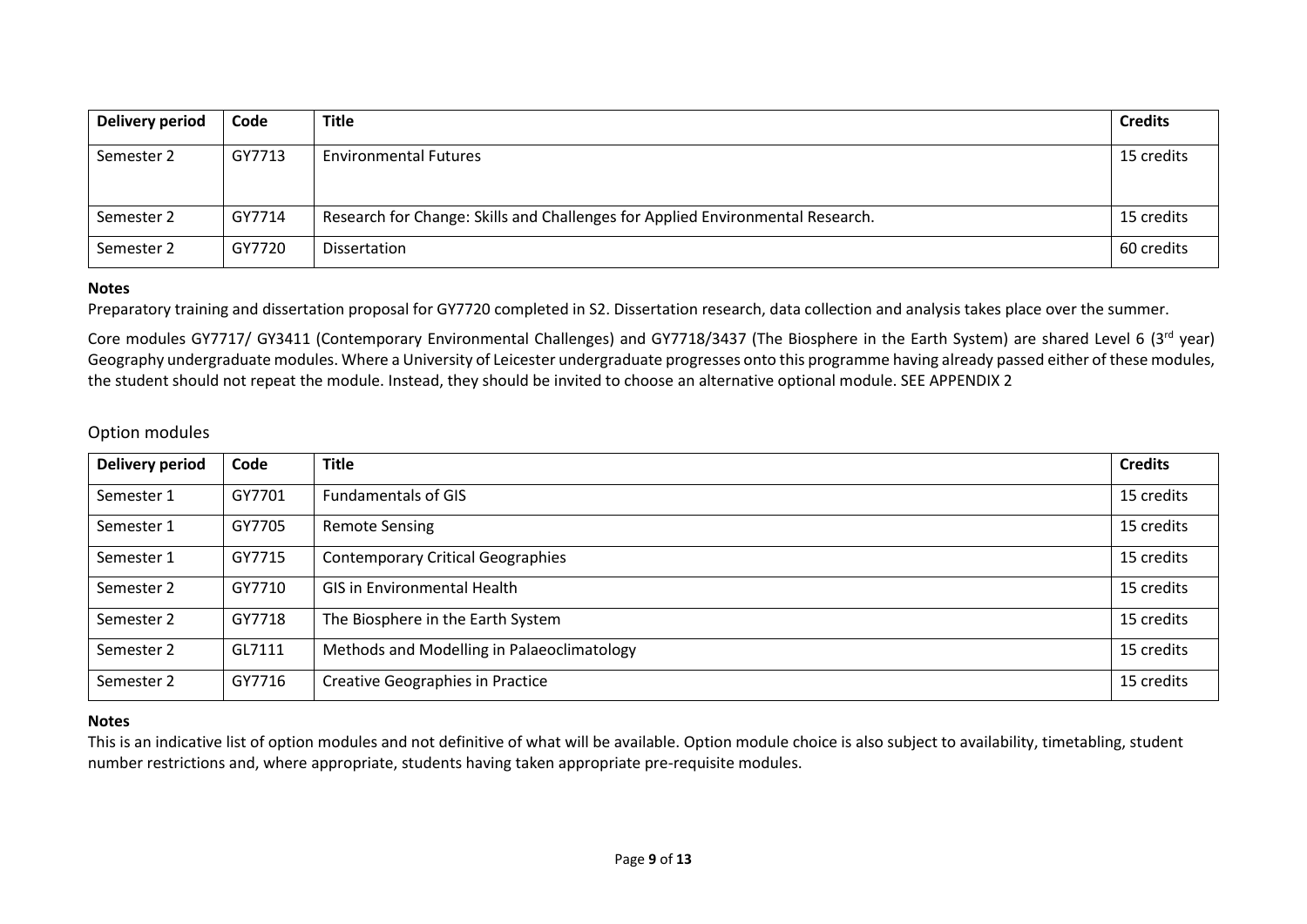# **Appendix 2: MSc Environmental Futures (UoL Geography Graduates)**

# **Credit breakdown**

| <b>Status</b>        | <b>Year long</b> | Semester 1 | Semester 2 | Other delivery<br>period |
|----------------------|------------------|------------|------------|--------------------------|
| Core taught          | n/a              | 30 credits | 30 credits | n/a                      |
| Optional             | n/a              | 30 credits | 30 credits | n/a                      |
| Dissertation/project | n/a              | n/a        | 60 credits | n/a                      |
|                      |                  |            |            | $100 - 444$              |

180 credits in total

# **Level 7/Year 1 2021/22**

# Core modules

| <b>Delivery period</b> | Code   | <b>Title</b>                                                                   | <b>Credits</b> |
|------------------------|--------|--------------------------------------------------------------------------------|----------------|
| Semester 1             | GL7106 | Anthropogenic Impact on the Urban Environment                                  | 15 credits     |
| Semester 1             | GY7712 | Living the Anthropocene                                                        | 15 credits     |
| Semester 2             | GY7713 | <b>Environmental Futures</b>                                                   | 15 credits     |
| Semester 2             | GY7714 | Research for Change: Skills and Challenges for Applied Environmental Research. | 15 credits     |
| Semester 2             | GY7720 | Dissertation                                                                   | 60 credits     |

### **Notes**

Preparatory training and dissertation proposal for GY7720 completed in S2. Dissertation research, data collection and analysis takes place over the summer.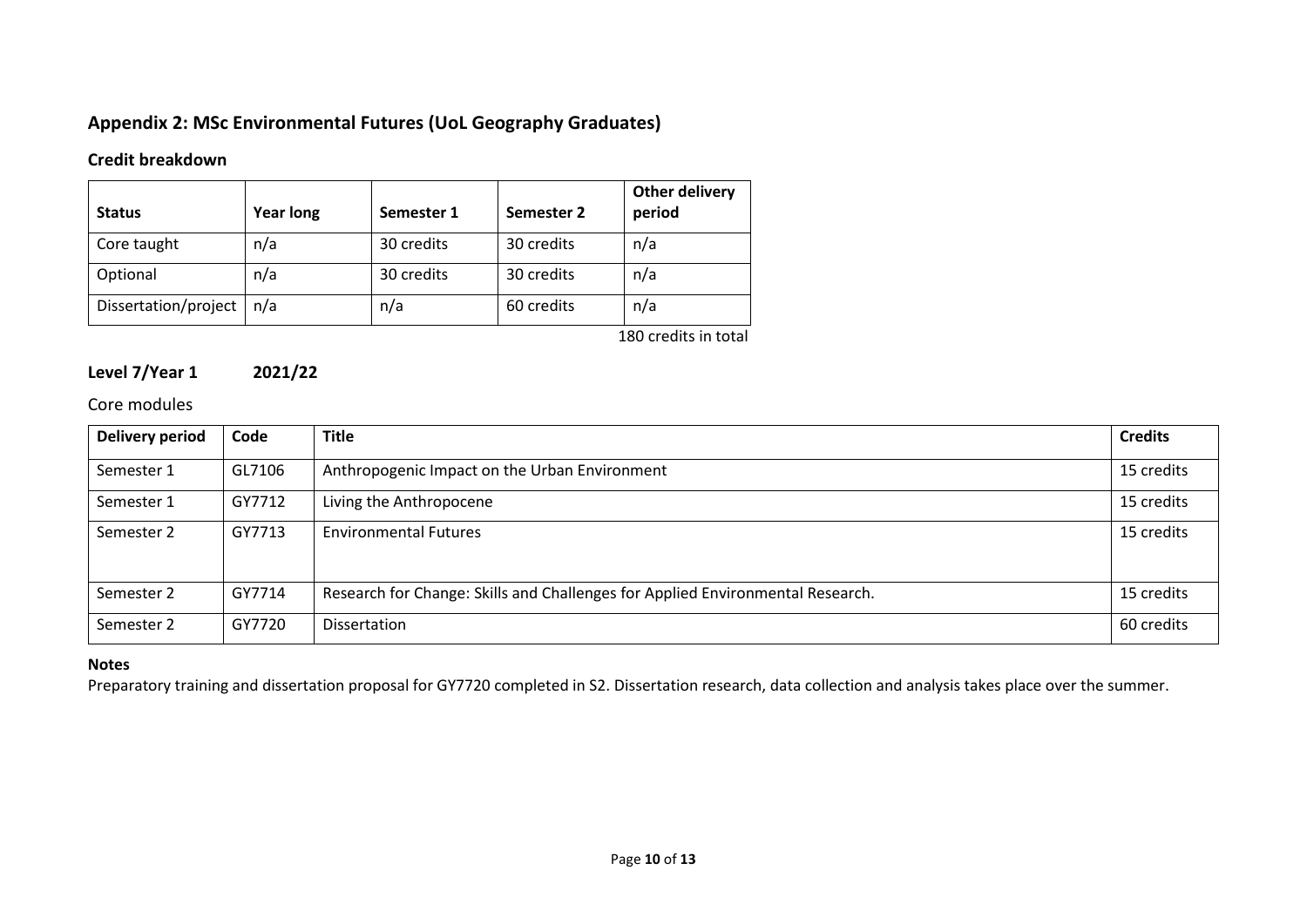# Optional modules

| <b>Delivery period</b> | Code   | <b>Title</b>                                 | <b>Credits</b> |
|------------------------|--------|----------------------------------------------|----------------|
| Semester 1             | GY7717 | <b>Contemporary Environmental Challenges</b> | 15 credits     |
| Semester 1             | GY7701 | <b>Fundamentals of GIS</b>                   | 15 credits     |
| Semester 1             | GY7705 | <b>Remote Sensing</b>                        | 15 credits     |
| Semester 1             | GY7715 | <b>Contemporary Critical Geographies</b>     | 15 credits     |
| Semester 2             | GY7710 | <b>GIS in Environmental Health</b>           | 15 credits     |
| Semester 2             | GY7718 | The Biosphere in the Earth System            | 15 credits     |
| Semester 2             | GL7111 | Methods and Modelling in Palaeoclimatology   | 15 credits     |
| Semester 2             | GY7716 | <b>Creative Geographies in Practice</b>      | 15 credits     |

### **Notes**

This is an indicative list of option modules and not definitive of what will be available. Option module choice is also subject to availability, timetabling, student number restrictions and, where appropriate, students having taken appropriate pre-requisite modules.

# **Appendix 3: Module specifications**

See taught postgraduate [module specification database](http://www.le.ac.uk/sas/courses/documentation) (Note - modules are organized by year of delivery).

# **Appendix 4: Module sharing agreement**

**Programme Lead:** Professor Caroline Upton

**Modules shared between the Schools of:** GGE only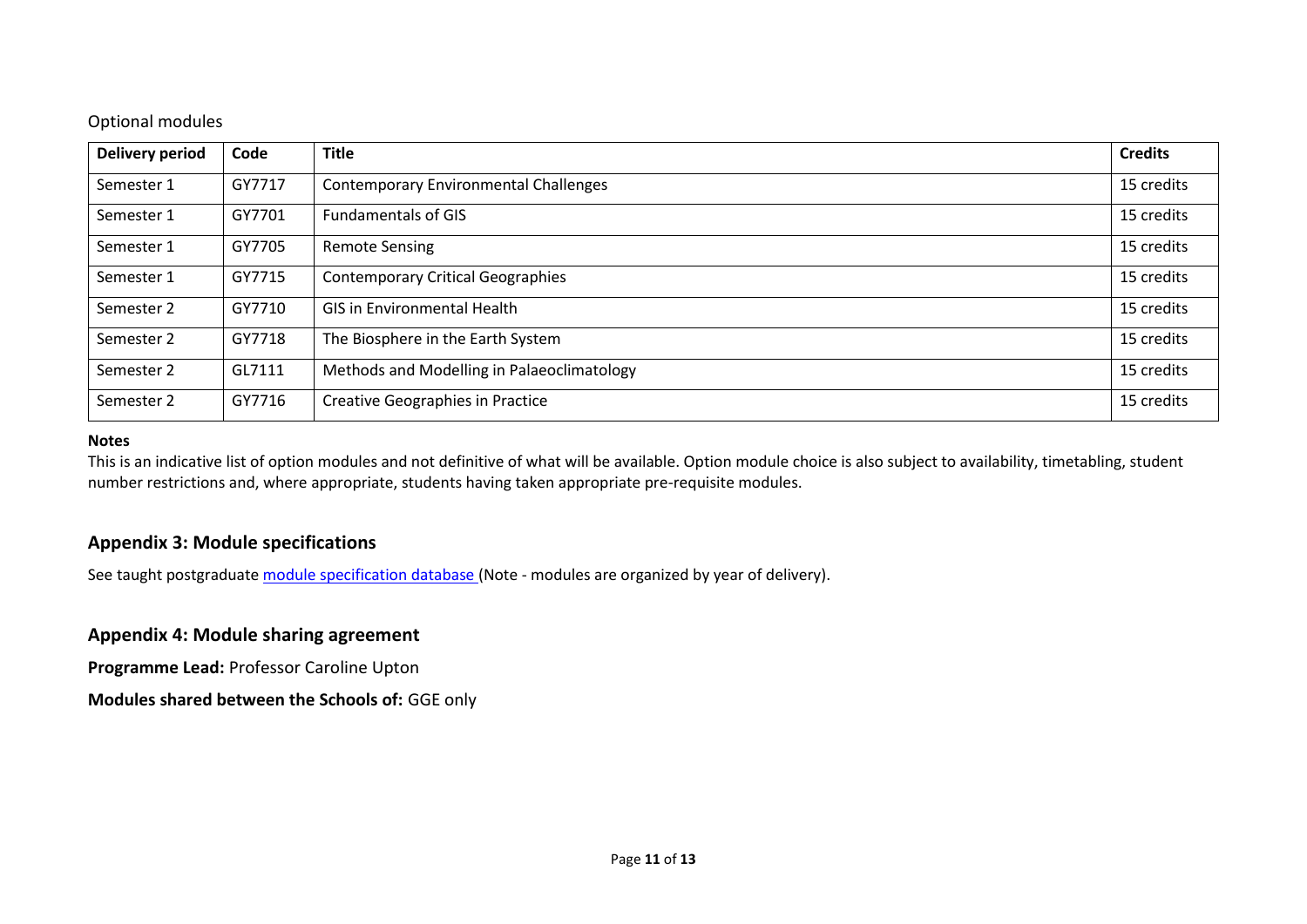| <b>Shared Module</b>                                          | Owning<br>Programme                                                    | Programme Lead/<br><b>Module Convenor</b> | <b>Review</b><br><b>Date</b> | Notes/changes to module |
|---------------------------------------------------------------|------------------------------------------------------------------------|-------------------------------------------|------------------------------|-------------------------|
| GY7717<br>Contemporary<br>Environmental<br>Challenges         | <b>BA UG Geography</b><br>(PG version created<br>for this programme)   | GY3411: Caroline Upton                    | <b>Dec</b><br>2021           |                         |
| GL7106<br>Anthropogenic Impact<br>on the Urban<br>Environment | Year 4 Geology/M<br>Geol (PG version<br>created for this<br>programme) | GL4106: Sarah Gabbott                     | <b>Dec</b><br>2021           |                         |
| GY7720/GY7420<br>Dissertation                                 | <b>MSc GIS</b>                                                         | GY7720/GY7420: Nick Tate                  | <b>Dec</b><br>2021           |                         |
| GY7701<br><b>Fundamentals of GIS</b>                          | MSc GIS                                                                | GY7701: John Gulliver                     | Dec<br>2021                  |                         |
| GY7705<br><b>Remote Sensing</b>                               | MSc GIS                                                                | GY7705: Kevin Tansey                      | <b>Dec</b><br>2021           |                         |
| GY7715<br><b>Contemporary Critical</b><br>Geographies         | 15 credit version of<br>existing 20 credit<br>PG module                | GY7411: Gavin Brown                       | <b>Dec</b><br>2021           |                         |
| GY7710<br><b>GIS in Environmental</b><br>Health               | <b>MSc GIS</b>                                                         | GY7710: John Gulliver                     | <b>Dec</b><br>2021           |                         |